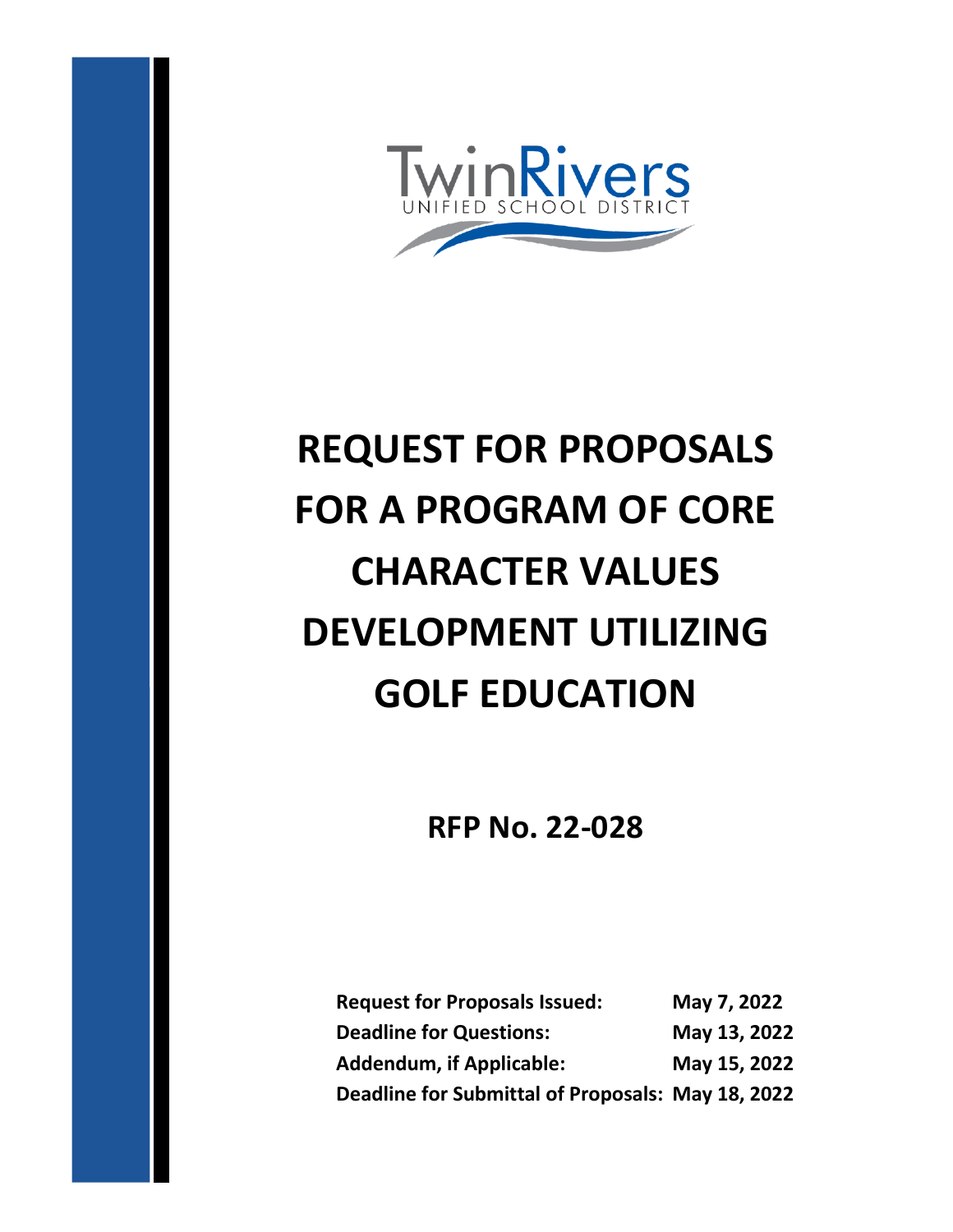### **REQUEST FOR PROPOSALS FOR A PROGRAM OF CORE CHARACTER VALUES DEVELOPMENT UTILIZING GOLF EDUCATION**

#### **RFP 22-028**

#### **I. NOTICE OF RFP**

Notice is hereby provided that the Twin Rivers Unified School District, located in McClellan, California ("District") is proposals from qualified firms to provide a program of core character values development, utilizing golf education, at up to thirty District elementary school sites. It is the desire of the District to select one or more service providers that can meet or exceed the needs and requirements identified herein.

Qualified respondents are invited to email their responses (pdf format) no later than **3:00 p.m. on Wednesday May 18, 2022 to: [debbie.gordon@twinriversusd.org](mailto:debbie.gordon@twinriversusd.org). NOTE: The District's gateway can only accommodate file sizes up to 20 MB. If your proposal exceeds this size, please send it in more than one volume.**

#### **II. OVERVIEW OF THE DISTRICT**

The Twin Rivers Unified School District ("District") is a K-12 public school district located in northeastern Sacramento County with a 2021-22 enrollment of approx. 24,000 students. In 2008, four area school districts, Grant Joint Union High School District and the Rio Linda, North Sacramento and Del Paso Heights Elementary School Districts, unified to create the Twin Rivers Unified School District.

The districts serve the communities of North Sacramento, Del Paso Heights, Rio Linda, North Highlands and Foothill Farms. The district has four high schools, two junior high schools, three charter junior high schools, one creative arts junior high school, one technology academy (middle school grades), 30 elementary schools, two alternative schools, two adult schools and one special education preschool.

The District is in an economically diverse region characterized by a mix of residential development and light industry. Although there is a potential for growth, a moratorium has been placed on construction in the Natomas area. In terms of family income, 90% of District students are currently eligible for Federal Free and Reduced price meals.

The district is governed by a seven member Board of Trustees and is under the day-to-day leadership of Steven Martinez, Ed.D. who was appointed District Superintendent effective July 1, 2013.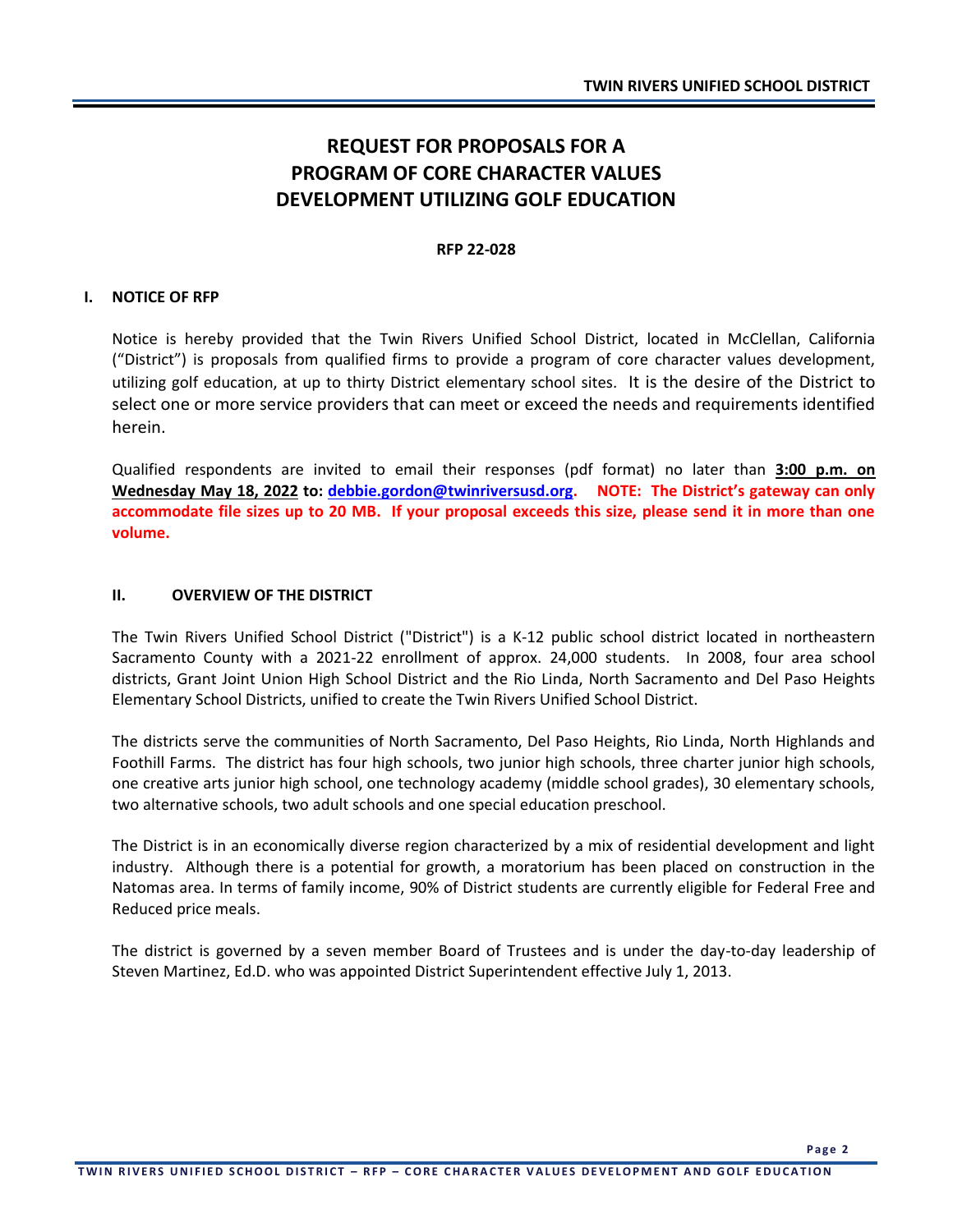#### **III. GENERAL INSTRUCTIONS and REQUIRED INFORMATION**

Proposals must be clear, concise, complete, well organized and demonstrate both respondent's qualifications and ability to follow instructions. The quality of answers, not length of responses or visual exhibits is what is important in the proposal. Proposals may not be altered after submission to the District and should be reviewed for accuracy beforehand. The District will not be responsible for errors or omissions in any Proposals. The District reserves the right to reject any and all Proposals, or to waive any irregularities, or informalities in the Proposals. The submission of company literature and brochures is generally discouraged. If pertinent for illustration of product, or for reference, you may include literature in an appendix. Responses should otherwise be submitted in print, and must be limited to the maximum number of pages indicated.

**a. Signatures** - Proposals must be signed by an authorized representative or officer of the firm. Please complete and return all District-required forms included in Appendix 1 with your proposal*.*

**b. Q&A** - Questions regarding this RFP may be submitted by email no later than May 13, 2022 to the following email address: **[debbie.gordon@twinriversusd.org](mailto:steve.martinez@twinriversusd.org)**

If applicable, an Addendum with summary Q&A will be posted to the District website by May 15, 2022.

**c. District Required Forms** – Your response must include the District Required Forms in Appendix 1: *Offer to Enter Into Contract; General Terms and Conditions; Qualification Certification* and *NonCollusion Declaration.*

#### **d. Organizational History and Structure**

Your proposal should include a description of your firm's history and organizational structure. Supply the name or names of the principals who will be responsible for your relationship with the District, and provide brief resumes for these individuals.

#### **e. Legal Issues**

• Is there any pending or past litigation against your firm regarding your provision or delivery of services?

• Does your firm have any contractual relationship that could be construed as a potential conflict of interest? If so, please explain.

**Thank you for your interest in Twin Rivers USD. The District welcomes your firm's proposal.**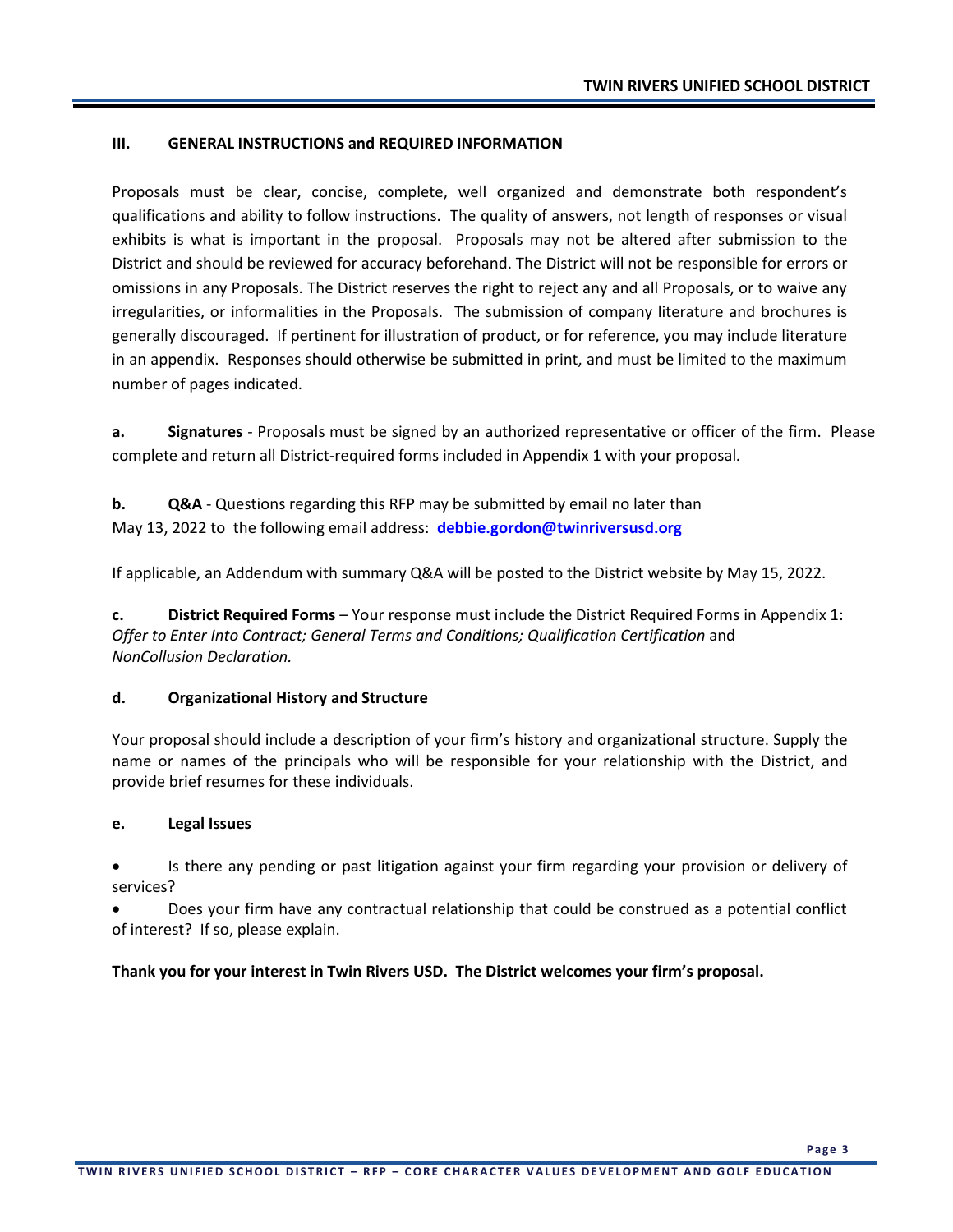#### **IV. SCOPE OF SERVICES, PROGRAM OBJECTIVES, REQUIREMENTS**

Twin Rivers Unified School District, located in McClellan, California ("District") is seeking proposals from qualified firms to provide a program of core character values development, utilizing golf education, at up to thirty District K-5 elementary school sites. It is the desire of the District to select one or more service providers that can meet or exceed the needs and requirements identified in this RFP.

The program will operate after the regular school day, with culminating events at least twice during the school year. The selected vendor will be responsible for training school site staff to effectively deliver the program to students.

The program outcomes for each student should include development in core character values, including those below:

- $\ddot{+}$  Respect for oneself, partners, competitors, the golf course, the game
- $\downarrow$  Courtesy exhibiting considerate behavior and polite speech
- **Responsibility taking ownership and accountability for one's actions; dependability**
- $\bigcup$  Honesty truthfulness
- $\frac{1}{2}$  Sportsmanship winning or losing with grace
- $\downarrow$  Confidence developing trust in one's abilities, and self-assurance
- $\downarrow$  Judgment learning to make a decision after consideration
- $\downarrow$  Perseverance to persist through obstacles and learn from mistakes
- Integrity adhering to values of personal honesty and independence

#### **Additional Program Requirements:**

- $\ddot{\phantom{1}}$  The vendor will have at least two culminating events per school year where students will participate in a tournament style game day
- $\downarrow$  Vendor will provide training to District staff as needed
- $\downarrow$  Vendor will supply ongoing training to new coaches
- $\ddot{\phantom{1}}$  Vendor will provide information for students that want to continue playing golf at a higher level.
- $\downarrow$  Vendor will provide curriculum including ongoing updates to TRUSD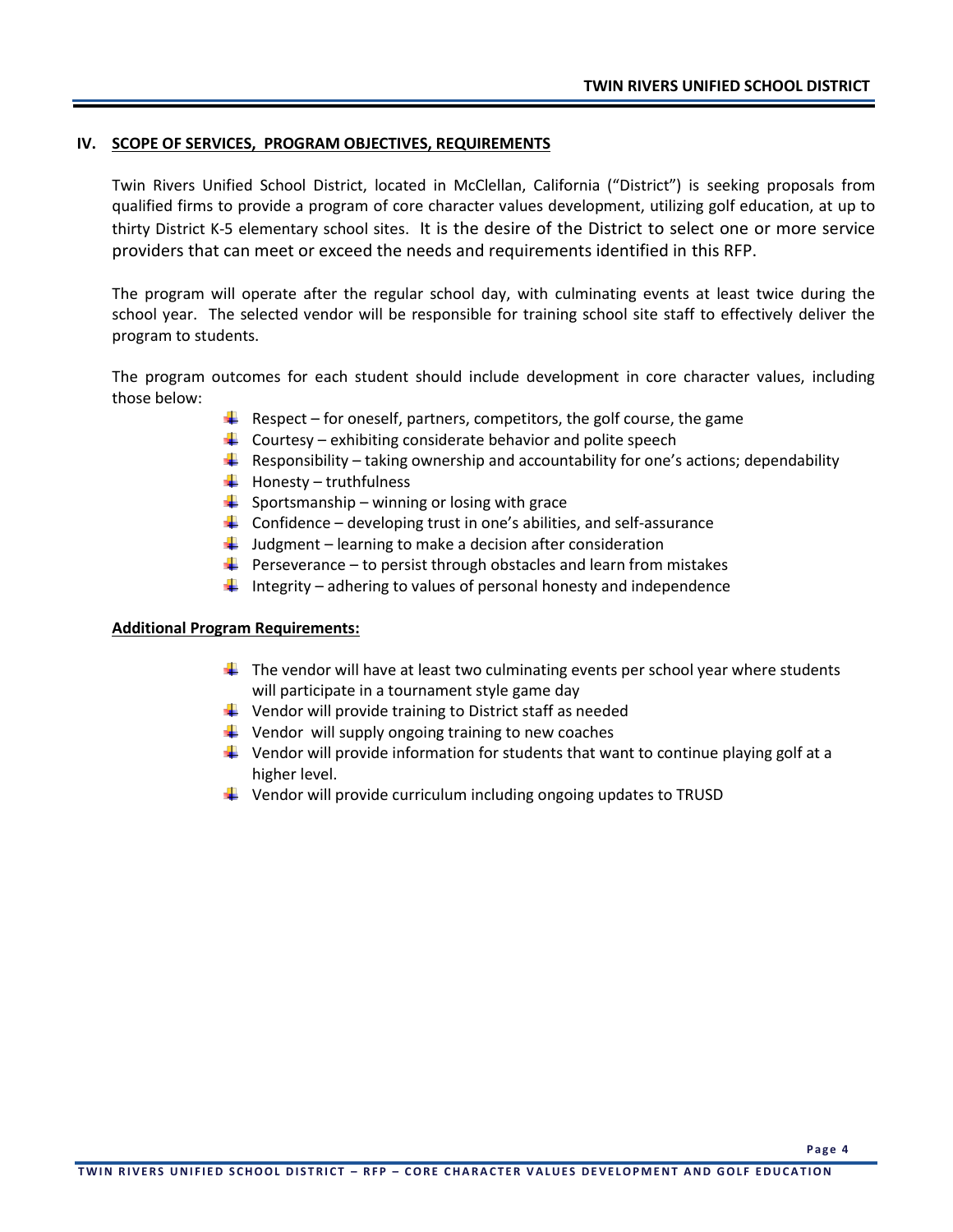#### **PROPOSAL CONTENTS**

Please include a discussion of the following components and requirements in your proposal *(10 page maximum limit):*

- 1. **Experience Designing and Delivering Character-Based Golf Education Programs.** Please describe how and where you have recently implemented a similar program, the number of students enrolled, and the program results. (1-2 pages)
- 2. **Curriculum –** Please provide a thorough description of your curriculum and methodology. Feel free to include one or two sample items, appropriate to the age group. Please provide case studies of successful programs in K-5 schools, describing the program from initiation to completion.
- 3. **Site Staff Recruitment:** Please describe your staff, onsite and offsite. How and where do you recruit staff and what are the minimum employee requirements for those at school sites?
- 4. **Site Staff Training and Certifications:** Please describe your staff training/preparation program in detail, including samples of training materials and number of hours require. Does your staff hold any certifications (educational, medical, CPR, safety, emergency, etc.)? Please describe.
- 5. **District Staff Training and Professional Development:** Please clearly explain how you will train District personnel to implement your program.
- 6. **Management/Company Ownership.** Please provide an overview of your organization, and bios of the principals/owners.
- 7. **References:** Provide a list of public school districts that you currently serve, or have served, within the last five years. Please include the name(s) and email addresses of district references*. (not in page max)*
- 8. **Added Value/Benefits:** Please provide any other relevant information, experience, or skills which increase the value of your firm's offering and services. (*1 page maximum)*
- 9. **COST PROPOSAL**: Please provide your fee structure including **material costs and overhead**. Is your program or agency eligible for any matching grant funds? If so, indicate the type and amount, and please include when and how you have previously received such funding*. (not in page max.)*

#### **LEGAL/INSURANCE/COVID COMPLIANCE**

**Insurance**: All vendors working on District sites are required to carry professional general liability insurance coverage of at least One Million Dollars (\$1,000,000) per occurrence, and name the District as an additional insured. Additionally, vendors must provide their own workers' compensation insurance and health insurance. Please confirm your firm's compliance with these requirements. Please indicate your firm's capacility to meet this requirement.

**Fingerprinting/TB/Covid-19 Requirements:** All vendor staff working with students must be fingerprinted and TB-cleared, before coming onsite. Due to the evolving conditions surrounding the COVID 19 pandemic and CDC, State, County and District health and safety guidelines, program structure and components are subject to change, such as in-person, virtual (distance learning) or a combination of both learning models. Contractor must have the ability to adjust on a daily basis. Please indicate your firm's capability to meet these requirements.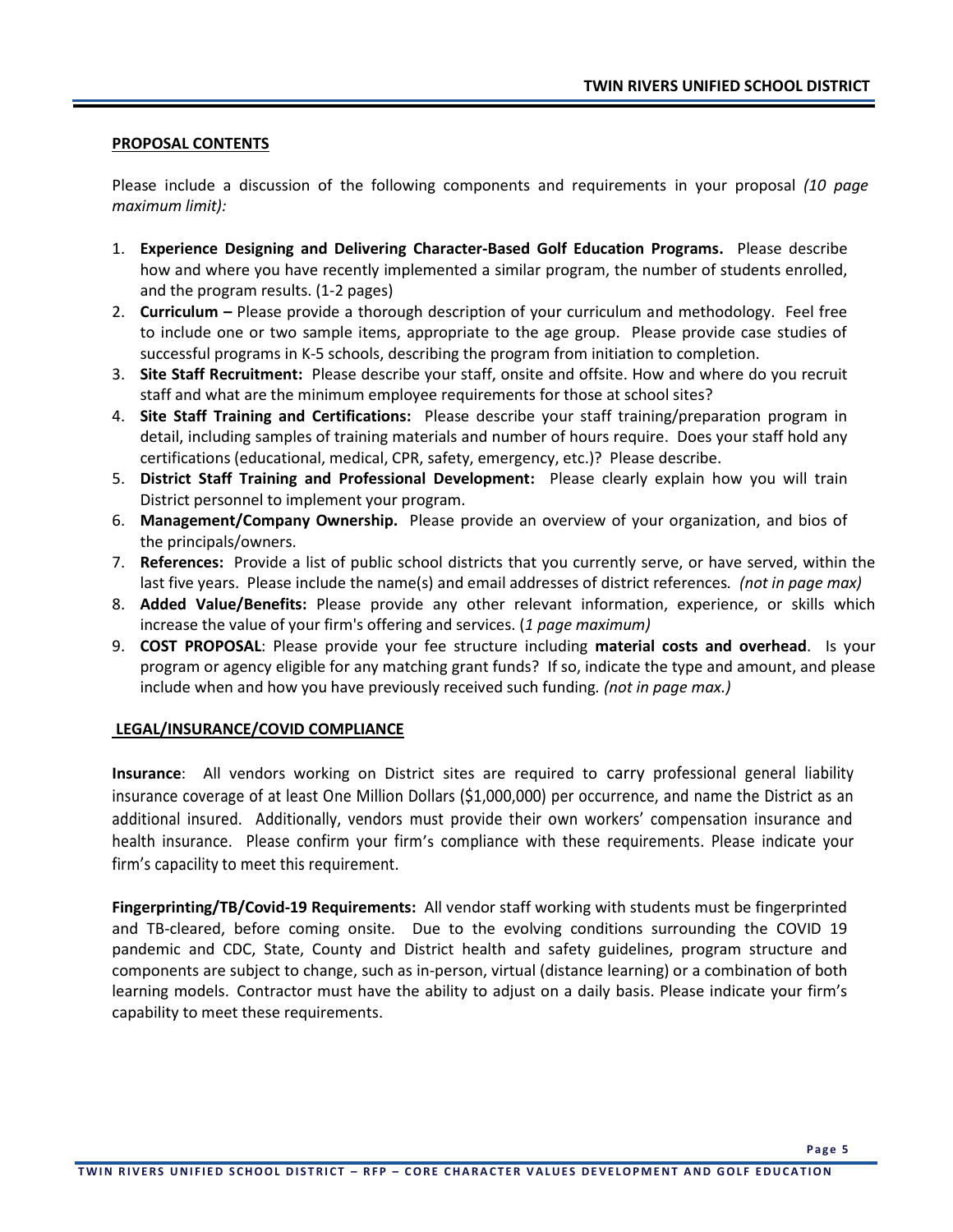#### **V. PROPOSAL DEADLINE – MAY 18, 2022**

**Proposals must be received by the District no later than 3:00 p.m. Wednesday May 18, 2022.** Both print and emailed versions are required. Once submitted, responses become the property of the District. **Late proposals will not be accepted and will be returned unopened.** 

Submit one signed original and two copies of your printed proposal to the address below.

#### **Twin Rivers Unified School District 3222 Winona Way, Suite 200 North Highlands, CA Attn: Debbie Gordon**

Please EMAIL a pdf version of your proposal to the following: **[debbie.gordon@twinriversusd.org](mailto:debbie.gordon@twinriversusd.org)**

#### *PLEASE DO NOT SUBMIT PROPOSALS IN 3-RING BINDERS OR NOTEBOOKS.*

#### **VI. EVALUATION OF PROPOSALS AND AWARD OF CONTRACT**

To be deemed "Responsive", proposals must be received by the Aug. 30, 2021 deadline, include the Districtrequired forms, and address all requirements of this RFP. Responsive proposals will be scored by a District panel using the following criteria:

- **A.** Demonstrated understanding of, and responsiveness to, the RFP. *10 points*
- **B.** Program Content/ability to meet and/or exceed the needs of the District as identified in Sec. IV of this RFP. *20 points*
- **C.** Qualifications and experience of firm and of personnel named. *15 points*
- **D.** History and References/Past Program Success. *15 points*
- **E.** Cost proposal and budget, clearly presented. *35 points*
- **F.** Additional benefits of the firm's offering *5 points*

Award of contract(s) will be based upon the proposal scores and, if required, follow-up interviews, at the District's option. Contract awards are conditional on final approval by the Twin Rivers USD Board of Trustees. The District reserves the right to:

- Request an interview with and/or additional information from any firm prior to its selection.
- Select the firm that, in the District's judgment, will best meet the District's needs.
- Reject any and all proposals or to waive any non-statutory informality. The Board's decision to accept or reject the contract shall be final.
- Award a contract, multiple contracts, or portions of the whole, to more than one firm;
- Not to award a contract, either as a result of proposals received, or any other reason.

The decision of the District panel and Board will be final. April 26, 2022 is the target date for completion of the selection process, and Board approval of contract award.

Thank you for your interest in serving the needs of Twin Rivers Unified School District. The District invites you to respond and looks forward to receiving your firm's proposal.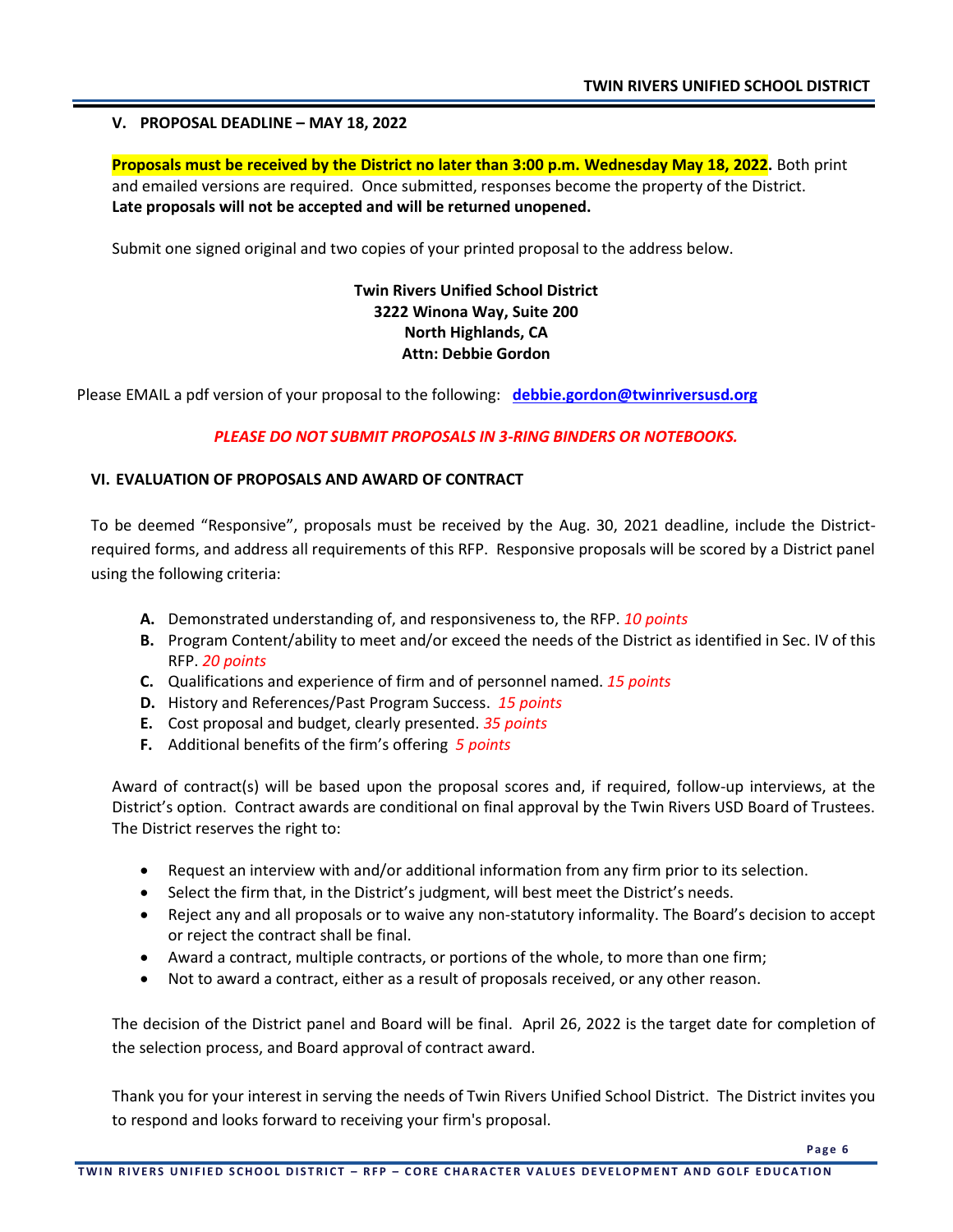

## **APPENDIX 1**

## **DISTRICT REQUIRED FORMS**

*Offer to Enter Into Contract General Terms and Conditions Qualification Certification Non-Collusion Declaration*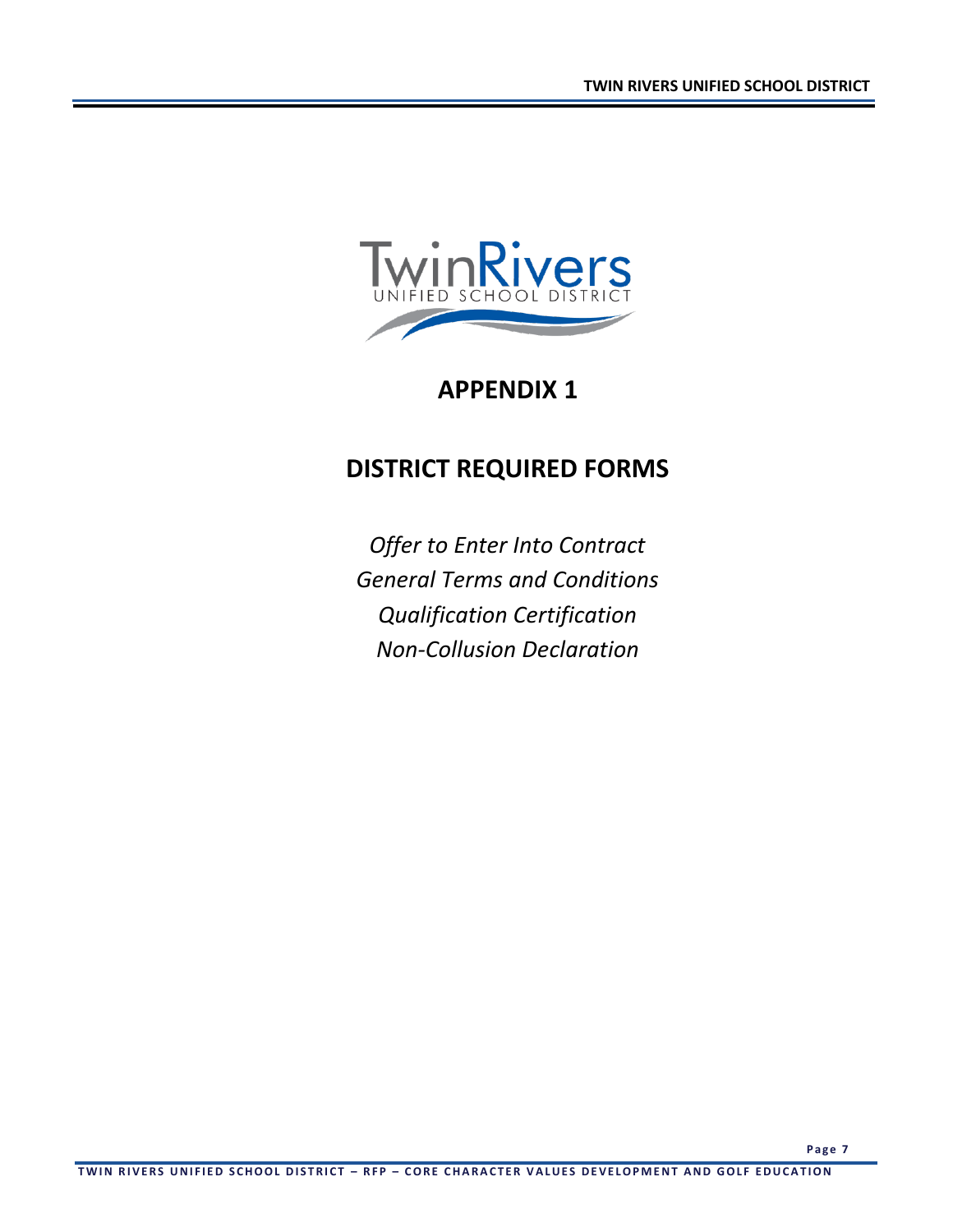



#### **OFFER TO ENTER INTO CONTRACT**

The undersigned hereby proposes to enter into an agreement with the Twin Rivers Unified School District and to furnish services as described in this Request for Proposal.

| <b>Name and Address of Firm:</b>                               |  |  |  |  |  |  |
|----------------------------------------------------------------|--|--|--|--|--|--|
|                                                                |  |  |  |  |  |  |
| Name:                                                          |  |  |  |  |  |  |
| Address:                                                       |  |  |  |  |  |  |
| City and State:                                                |  |  |  |  |  |  |
| Telephone Number:                                              |  |  |  |  |  |  |
| <b>Email Address:</b>                                          |  |  |  |  |  |  |
| <b>Signature of Authorized Officer/Representative of Firm:</b> |  |  |  |  |  |  |
| Authorized Signature:                                          |  |  |  |  |  |  |

Printed or typed name:

Title:

Date: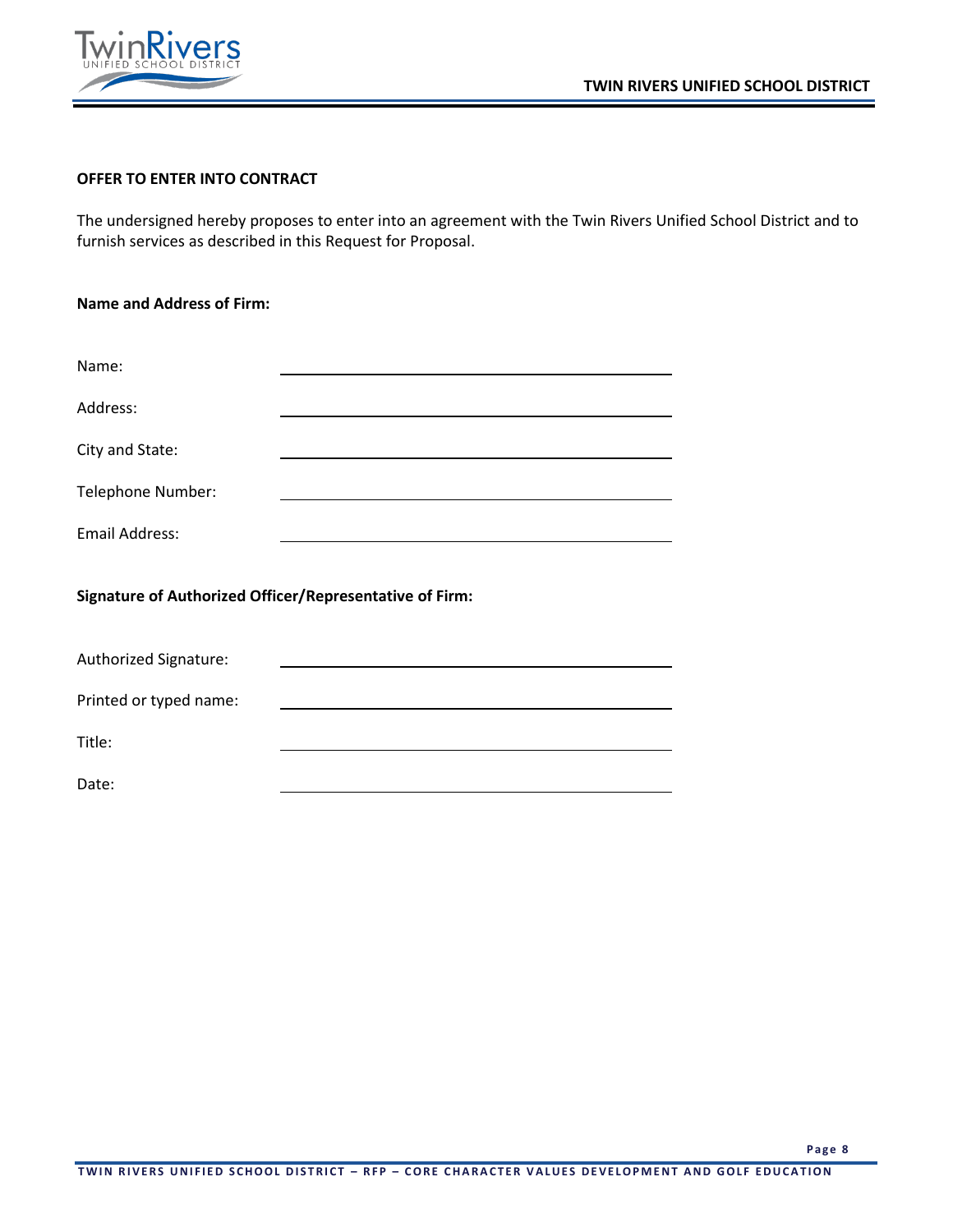

#### **GENERAL TERMS AND CONDITIONS**

- 1. **INSTRUCTIONS AND USE OF FORMS**. In order to preserve uniformity and to facilitate the award of contracts, Respondents shall complete and return the enclosed District-required forms with their proposals.
- 2. **ACCEPTANCE OR REJECTION OF RESPONSES**. The District reserves the right to reject any and all Responses that are incomplete, contain errors, arrive after the due date/time or are submitted by unqualified vendors. The District reserves the right not to award a contract if the District, in its sole discretion, deems the responses received pursuant to this RFP lacking in any respect or insufficient to meet the District's requirements and needs.
- 3. **PROPOSAL PROTESTS.** The following instructions must be followed by a Respondent who wishes to challenge the District's selection and award of any contract pursuant to this RFP:
	- a) Any protest must be submitted in writing to the Manager, Contract & E-Rate Services, Twin Rivers Unified School District, 3222 Winona Way, Suite 200, North Highlands, CA 95660, before 3:00 p.m. on the fifth (5th) business day following the District's notification of its intention to award a contract pursuant to this RFP.
	- b) Only vendors who submitted a proposal in response to this RFP may file a protest.
	- c) Protests must contain the following specific information:
		- Protestor's name, address, tele. no. and email address;
		- Date on which protestor's Response was submitted to the District;
		- Protestor's *specific, detailed basis for the protest*, which must be *supported by facts and/or documentation*. Protests based on hearsay, feelings or opinions not supported by facts, will be deemed invalid.
	- d) The protestor shall send a copy of the initial protest document and any attached documentation to all other parties that may be affected financially by the outcome.
	- e) The District will review and evaluate the protest for validity, including, if required, review by outside counsel. The District and/or counsel will provide a response within ten (10) days of review of the protest letter.
	- f) If upon review, the proposal protest is found to be frivolous or lacking validity, the protest will be rejected and the protesting party may be deemed ineligible to participate in future District RFPs or contracts.
- 4. **ASSIGNMENT PROHIBITED**. No contract awarded under this proposal shall be assigned without the express, prior written approval of the District. Any attempted assignment in violation of the provision may be voided at the option of the Board of Trustees.
- 5. **NO CONTACT WITH BOARD OF TRUSTEES**. Respondents may not contact any member of the Twin Rivers USD Board of Trustees regarding this RFP unless specifically invited to an interview conducted by the Board.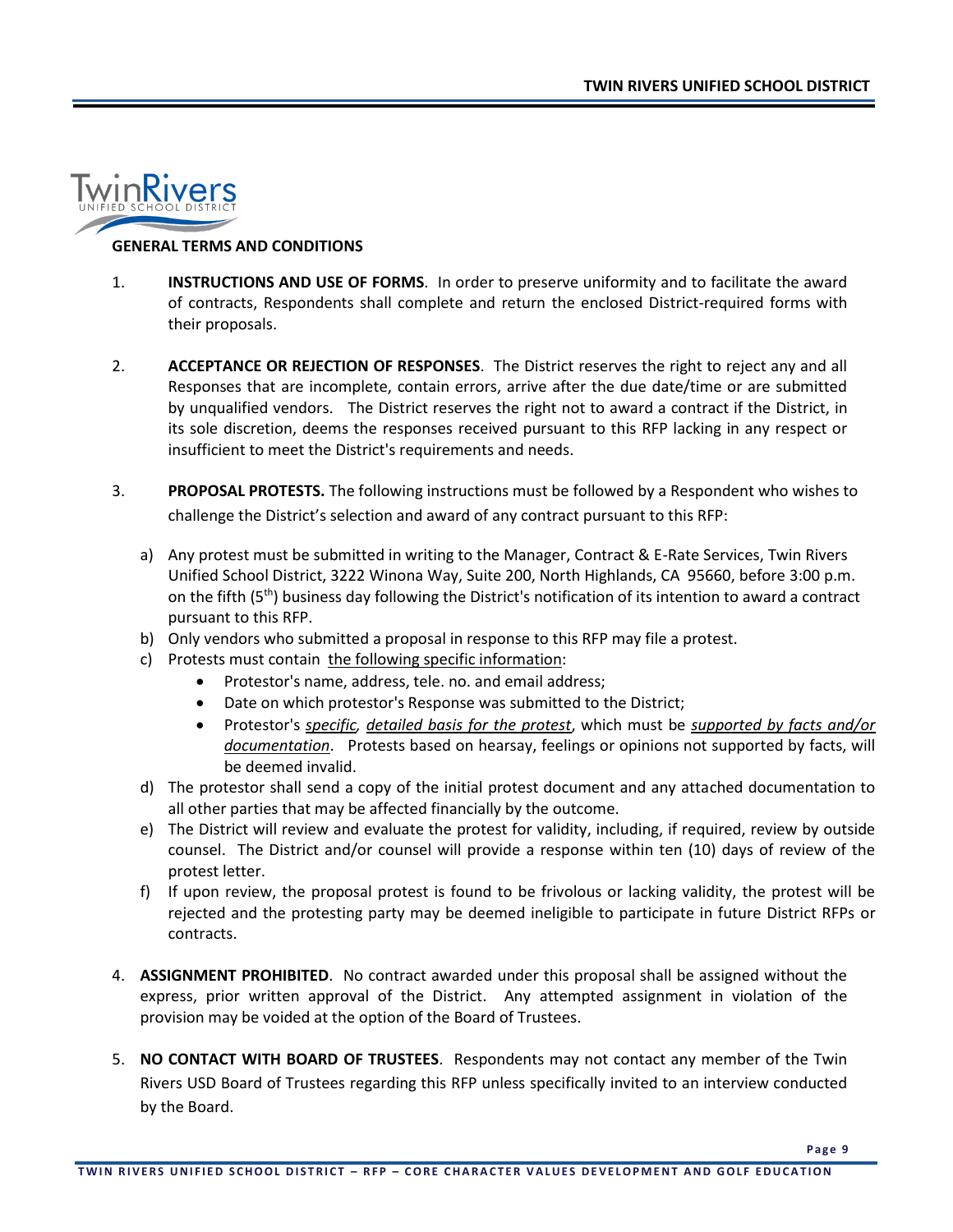6. **NON-DISCRIMINATION**. The Twin Rivers Unified School District does not discriminate in the selection, acceptance, or treatment of any contractor based upon race, color, national origin, religion, sex, sexual orientation, handicap, age, veterans status, medical condition as defined in Section 12926 of the California Government Code, ancestry, marital status, or citizenship, within the limits imposed by law. The District likewise prohibits discrimination by contractors and subcontractors, and may require the successful vendor(s) to give written notice of their obligations to labor organizations with which they have a collective bargaining or other agreement, in compliance with Government Code 12990.

#### **ACCEPTANCE OF GENERAL TERMS AND CONDITIONS**

The undersigned hereby acknowledges receipt and acceptance of the above Terms and Conditions.

**Name of Firm:** 

**Authorized Signature and Date**

**Printed Name:**

**Title:**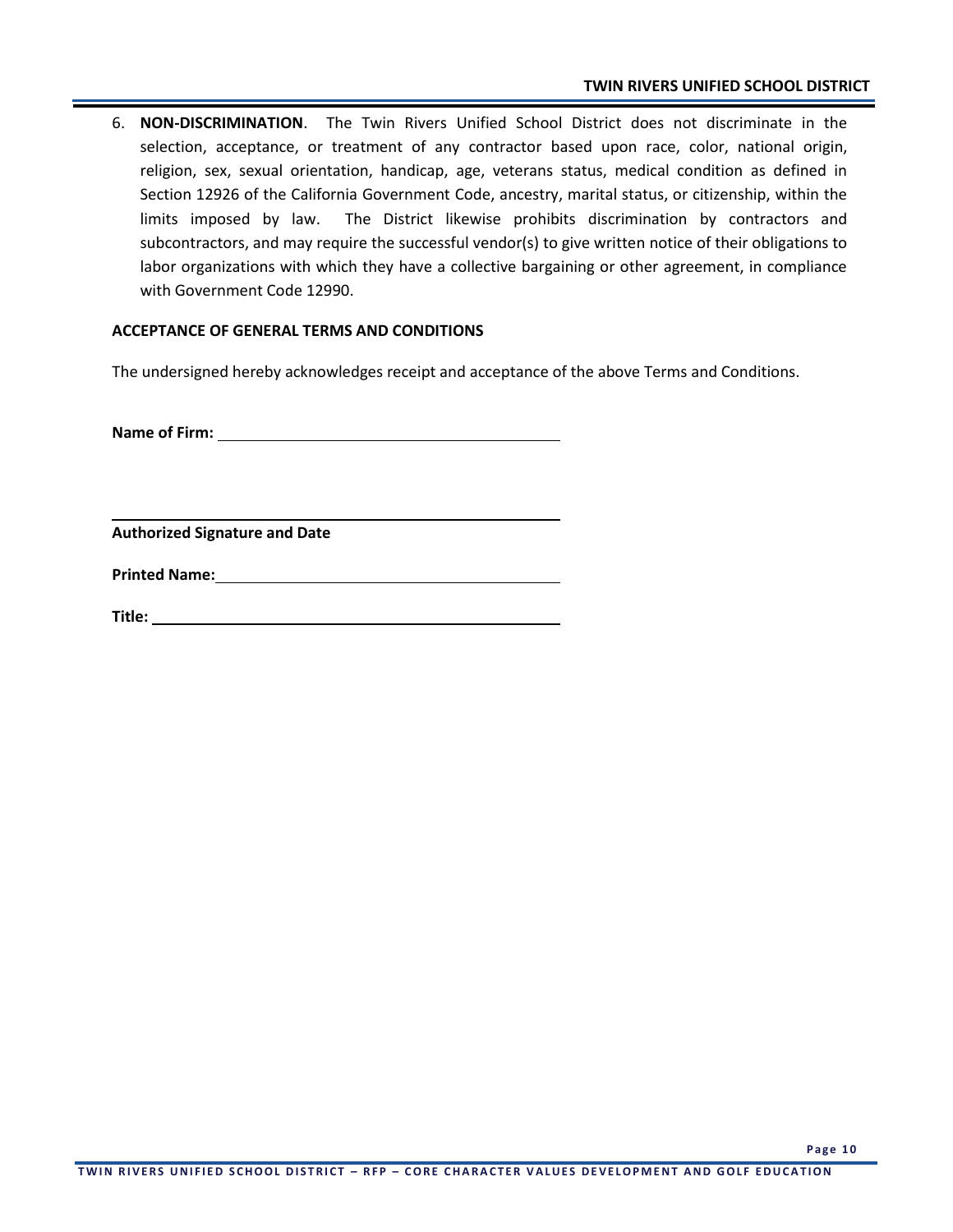

## *Qualification Certification*

I, the undersigned, certify and declare, with specific reference to the California False Claims Act, Government Code sections 12650, *et seq.*, that I have reviewed all of the information presented in this submittal and know its contents. The matters stated in the submittal are true of my own knowledge and belief, except as to those matters stated on information and belief, and as to those matters I believe them to be true.

I declare under penalty of perjury that the foregoing is true and correct.

| Name:         |  |
|---------------|--|
| Signature:    |  |
| Title:        |  |
| Name of Firm: |  |
| Date:         |  |